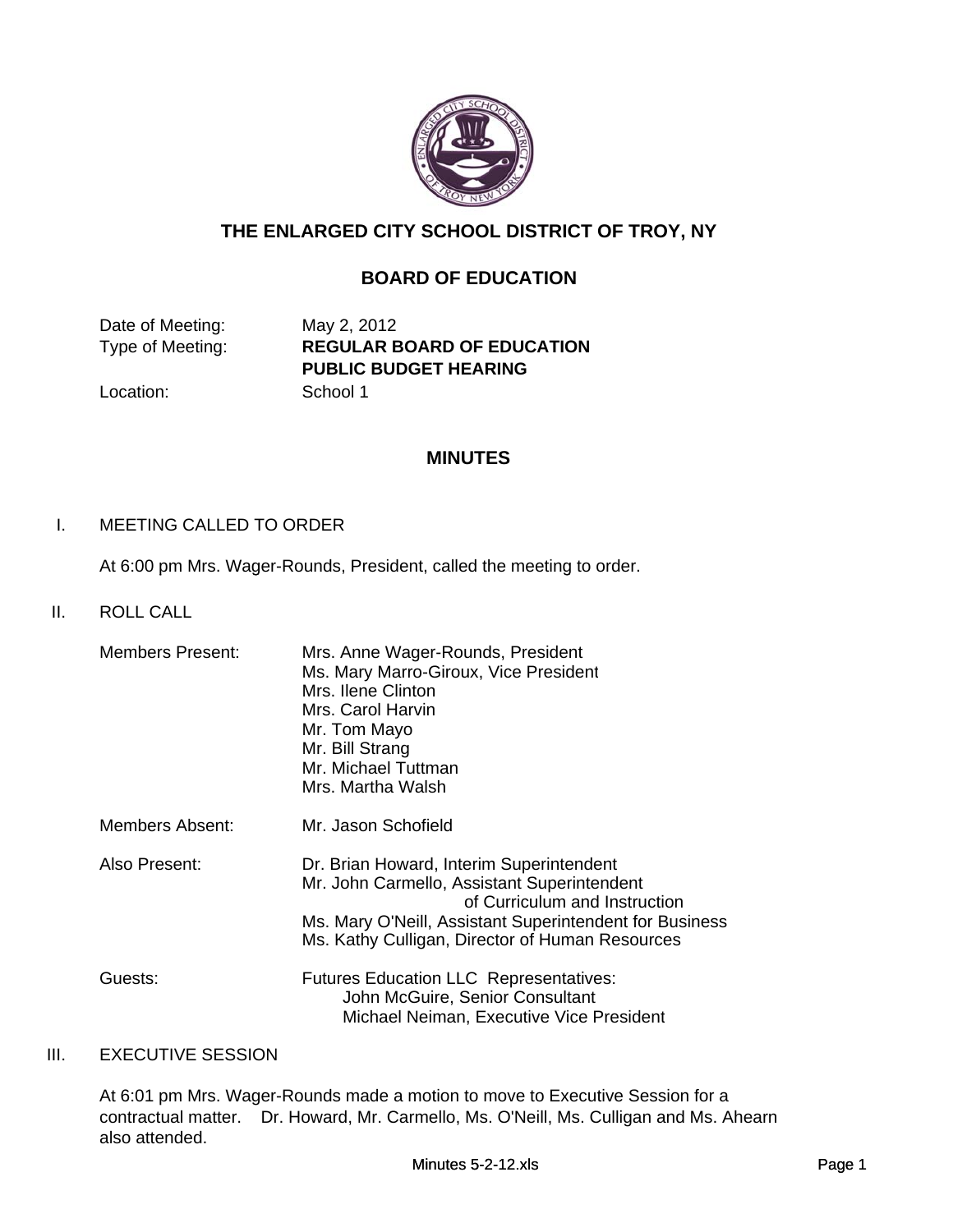# IV. PUBLIC SESSION

At 7:05 pm, Mrs. Wager-Rounds made a motion to move to Public Session and opened meeting with Pledge of Allegiance.

#### V. PUBLIC BUDGET HEARING

Mrs. Wager-Rounds asked if there were any comments regarding the Budget. No public comments were made.

BOE Member Michael Tuttman stated the proposed budget does not have any luxuries. It has been a painful process with deliberation and consideration.

# VI. DISTRICT COMMUNITY ANNOUNCEMENTS

Mrs. Wager-Rounds congratulated employees honored by Centro Civico on May 5th. Coaches versus Cancer event on May 7th in memory of teacher Linda Keenan. School 14 will host parent outreach night on May 15; DMS will host Juvenile Diabetes Walk on May 16; congratulations to THS students inducted to "Sponsor-a-Scholar" program.

## VI. SUPERINTENDENT'S REPORT

NY State Controller has sent notice that there has been no findings. He recognized Mary O'Neill for doing a good job. Dr. Howard would like to discuss STEM program with Board at a future date. He will send information to them.

#### VII. CAPITAL PROJECT UPDATE

Marc Rivers of U.W. Marx and Kersten Lorcher of Mosaic Associates gave a joint report on the status of the Capital Project. Mr. Rivers showed photos of construction site at Doyle. Project is on time and on budget.

#### VIII. FUTURES EDUCATION REPORT

John McGuire and Michael Neiman of Futures Education gave a powerpoint presentation and summary of their findings from Special Education Department. Their report is based on quantitative and qualitative analyses. Employees were interviewed, IEPs and financial documents reviewed as well as classroom walk-throughs.

Primary findings include cultural and leadership considerations such as parents who may be frequently disengaged; staff morale will be negatively impacted but strong commitment among principals. It was recommended to promote harmony and expand communication with parents. New RtI Model is not yet perceived as being effective due to lack of uniformity and poor understanding of the process. Co-teaching practices are not consistent. Students with emotional needs pose a particular challenge to staff due to capacity, uniformity of interventions and placements. Lack of space in the district is having a systematic effect on providing inclusionary classrooms. It was recommended to unify data-driven RtI process with single name; enhance coteaching and increase professional development.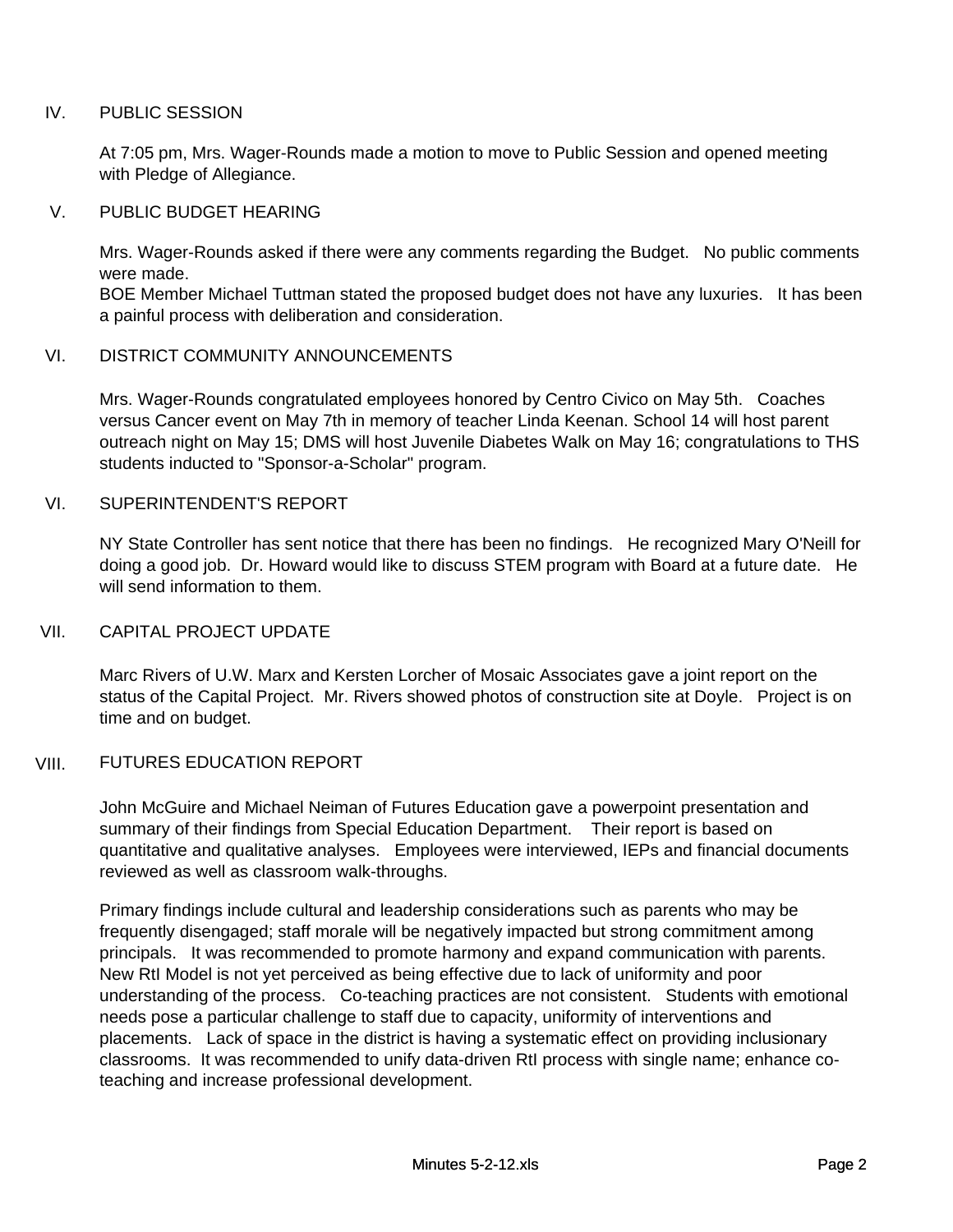Cost efficiencies and cost-avoidance with regard to bench marks are below expected levels. The number of schools in out-of-district placements is high and can be attributed to lack of internal capacity. Cost savings recommendations for staffing levels were made for immediate savings of \$300,000. The best cost avoidance is appropriate declassification of students.

# Discussion:

Mr. Tuttman is concerned that students may fall through cracks if they are declassified.

Ms. Marro-Giroux asked for recommendations for specific programs to serve students better. Mrs. Harvin asked about the timeframe for the recommendations.

Dr. Howard stated there was a previous special education study conducted in 2006 but issues were not addressed.

Board would like a report of progress at 6-month intervals. Dr. Howard will prepare a plan for BOE review.

Mr. McGuire concluded his presentation by commending the Troy School District for being open to complete disclosure and observation.

# IX. PUBLIC INPUT ON AGENDA AND NON-AGENDA ITEMS

(1) Richard Ellis (CAC Committee and taxpayer) - How would the District be rated? (Futures rep could not rate)

(2) Stacy Sadowski (parent) - What is Futures' history with other districts who have taken your recommendations?

(3) Amy Khuzwayo (school psychologist) - DMS is trying to make changes to hit targets. Key is<br>leadership to address issues in priority fashion.

(4) Ron Sousa (teacher) - Thank you for shining the light on Special Education. Would like to clarify that different co-teaching models can be successful.

#### X. APPROVAL OF MINUTES

BE IT RESOLVED, that the Board of Education, hereby approves the following minutes:

# **Mrs. Wager-Rounds made a motion to approve Item A. Second: Ms. Marro-Giroux Carried: 6-0-2 (Mr. Tuttman and Mr. Strang abstained)**

#### A. Board Meetings

- 1. Board of Education April 2, 2012 (workshop)<br>2. Board of Education April 24, 2012 (workshop)
- Board of Education April 24, 2012 (workshop)

#### XI. SUPERINTENDENT'S RECOMMENDATIONS - HUMAN RESOURCES

#### **Mrs. Wager-Rounds made a motion for Consent Agenda to approve Items 1-9. Second: Ms. Marro-Giroux Carried: 8-0**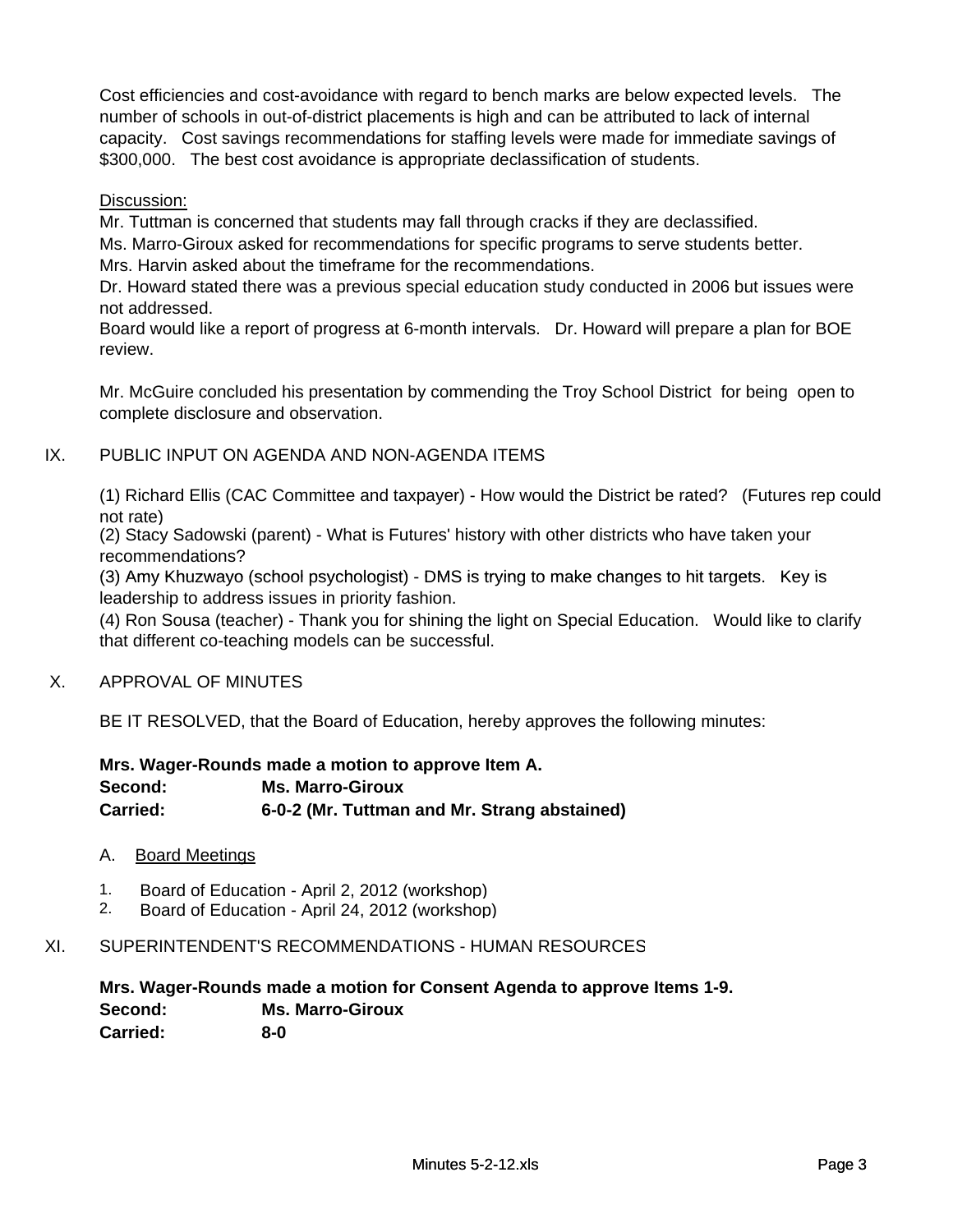#### A. Staff Matters - Unclassified (Reviewed by J. Carmello)

BE IT RESOLVED, that the Board of Education of the Enlarged City School District of Troy, NY, hereby accepts the recommendation of the Superintendent to approve the following unclassified personnel actions:

#### 1. Unclassified Employee - Temporary Appointments

| <b>NAME</b>       | <b>POSITION TITLE</b>                                       | % SERVICE      | <b>ASSIGNMENT</b> | <b>EFFECTIVE DATE(S)</b> | <b>SALARY RATE</b> |
|-------------------|-------------------------------------------------------------|----------------|-------------------|--------------------------|--------------------|
| a. Esma Simohamed | 21st Century                                                | 100%           | <b>District</b>   | $7/1/12 - 6/30/13$       | \$46,200           |
|                   | <b>Grant Program Director</b>                               |                |                   |                          |                    |
| b. Dennis Bye     | Adult & Continuing                                          |                | <b>District</b>   | $7/1/12 - 6/30/13$       | \$8,000            |
|                   | <b>Education Director</b>                                   |                |                   |                          |                    |
|                   | 2. Unclassified Employee - 2011-12 Student Interns (Unpaid) |                |                   |                          |                    |
| <b>NAME</b>       | <b>COLLEGE</b>                                              |                | AREA OF STUDY     | <b>SUPERVISOR</b>        | <b>ASSIGNMENT</b>  |
| a. Cahtina Gamble | <b>Argosy University</b>                                    | Administration |                   | <b>Karen Cloutier</b>    | School 14          |
| b. Kiante Jones   | <b>SUNY Albany</b>                                          | Administration |                   | <b>Brian Dunn</b>        | <b>DMS</b>         |
| c. Kary Waldron   | <b>Russell Sage</b>                                         | Elementary     |                   | Mary Abbott              | School 18          |

#### 3. Unclassified Employee - 2011-12 DMS Professional Development (STAIR Grant)

# a. Vocabulary & IFP Review

| а. | VOCADUIARY & IEP REVIEW  |                                  |                      |                    |
|----|--------------------------|----------------------------------|----------------------|--------------------|
|    | NAME                     | <b>TENURE AREA</b>               | <b>MAX HOURS</b>     | <b>SALARY RATE</b> |
|    | Karen Altman             | <b>General Special Education</b> | 1 hr/day max 8 hours | \$30.00 / hour     |
|    | <b>Kellee Bonenfant</b>  | <b>General Special Education</b> | 1 hr/day max 5 hours | \$30.00 / hour     |
|    | Kerry Carhart            | <b>General Special Education</b> | 1 hr/day max 5 hours | \$30.00 / hour     |
|    | Karen Driscoll           | <b>General Special Education</b> | 1 hr/day max 8 hours | \$30.00 / hour     |
|    | Amy Khuzwayo             | School Psychologist              | 1 hr/day max 8 hours | \$30.00 / hour     |
|    | Patricia Loughman        | <b>General Special Education</b> | 1 hr/day max 8 hours | \$30.00 / hour     |
|    | <b>Elizabeth Pollock</b> | <b>General Special Education</b> | 1 hr/day max 8 hours | \$30.00 / hour     |
|    | Nancy Todor              | <b>General Special Education</b> | 1 hr/day max 8 hours | \$30.00 / hour     |
|    | b. Vocabulary            |                                  |                      |                    |
|    | NAME                     | <u>TENURE AREA</u>               | <b>MAX HOURS</b>     | <b>SALARY RATE</b> |
|    | <b>Milton Architzel</b>  | Science                          | 1 hr/day max 2 hours | \$30.00 / hour     |
|    | Jeanne Berard            | Home Economics                   | 1 hr/day max 2 hours | \$30.00 / hour     |
|    | Matthew Chapkosky        | <b>Social Studies</b>            | 1 hr/day max 2 hours | \$30.00 / hour     |
|    | William Clark            | <b>Technical Subjects</b>        | 1 hr/day max 2 hours | \$30.00 / hour     |
|    | David Cudzillo           | Music                            | 1 hr/day max 2 hours | \$30.00 / hour     |
|    | Hope DeBevoise           | English                          | 1 hr/day max 1 hour  | \$30.00 / hour     |
|    | Paul Dunleavy            | Science                          | 1 hr/day max 2 hours | \$30.00 / hour     |
|    | Julia Dunsmoor           | <b>Mathematics</b>               | 1 hr/day max 2 hours | \$30.00 / hour     |
|    | Diane Hull               | ESL                              | 1 hr/day max 2 hours | \$30.00 / hour     |
|    | Kiante Jones             | <b>Social Studies</b>            | 1 hr/day max 2 hours | \$30.00 / hour     |
|    | William Leight           | English                          | 1 hr/day max 2 hours | \$30.00 / hour     |
|    | Michael Neumann          | <b>Mathematics</b>               | 1 hr/day max 2 hours | \$30.00 / hour     |
|    | <b>Tyrone O'Meally</b>   | <b>Social Studies</b>            | 1 hr/day max 2 hours | \$30.00 / hour     |
|    | <b>Brock Renfrew</b>     | <b>Social Studies</b>            | 1 hr/day max 2 hours | \$30.00 / hour     |
|    | Lisa Serafini-Alonzi     | Foreign Language                 | 1 hr/day max 2 hours | \$30.00 / hour     |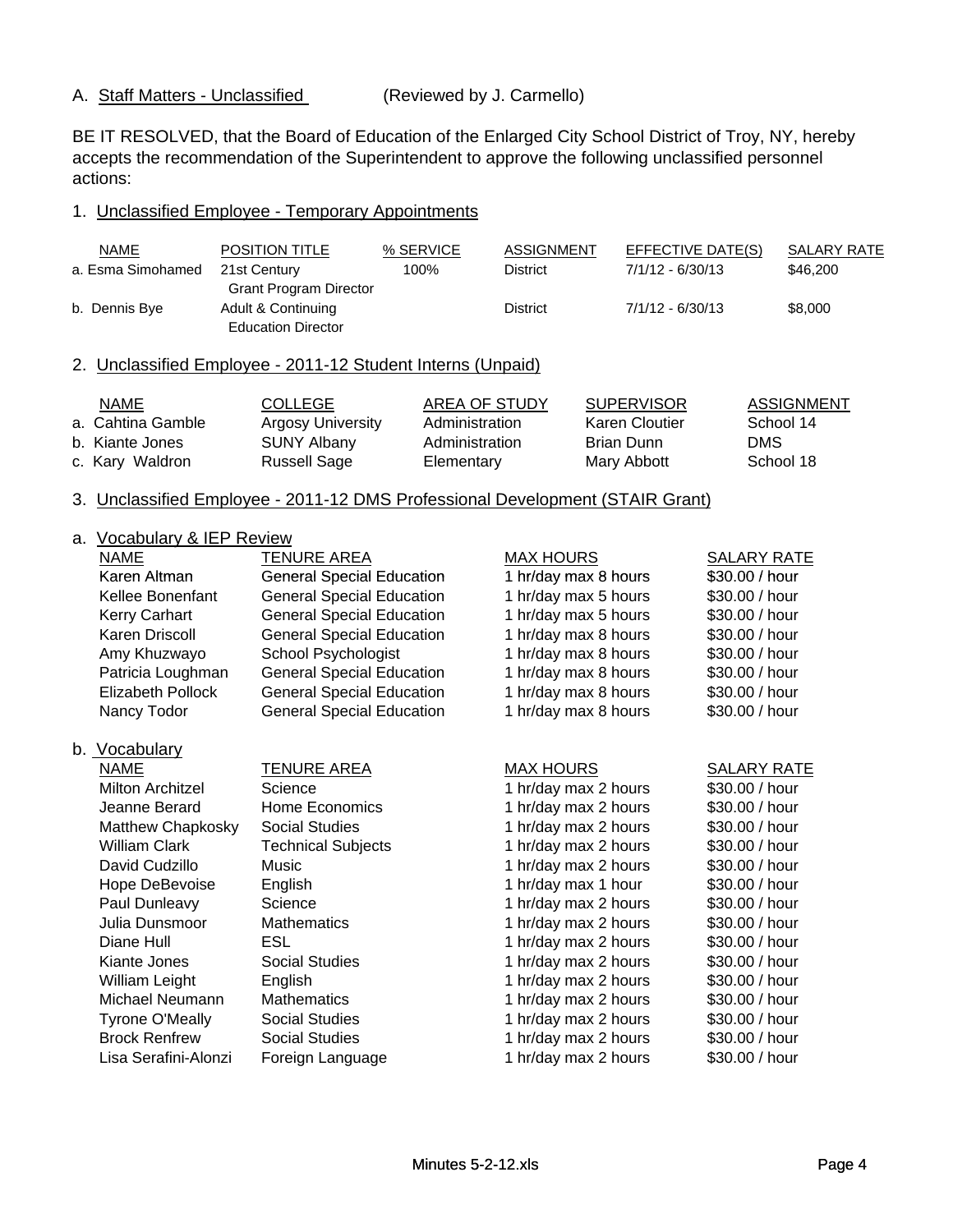c. IEP

NAME TENURE AREA MAX HOURS SALARY RATE Tara Evans **General Special Education** 1 hr/day max 4 hours \$30.00 / hour Barbara Martenis Speech, Hearing Imp 1 hr/day max 5 hours \$30.00 / hour

B. Staff Matter - Unclassified (Reviewed by J. Carmello)

**Mrs. Wager-Rounds made a motion to approve Item B. Second: Ms. Marro-Giroux Carried: 8-0**

BE IT RESOLVED, upon the recommendation of the Superintendent of Schools and upon the written agreement of Brian Poland, the Board of Education hereby approves an extension of Mr. Poland's probationary period for an additional calendar year. Mr. Poland's new tenure date is August 31, 2013.

C. Staff Matters - Classified (Reviewed by K. Culligan)

#### **Mrs. Wager-Rounds made a motion for Consent Agenda to approve Items 1-2. Second: Ms. Marro-Giroux Carried: 8-0**

BE IT RESOLVED, that the Board of Education of the Enlarged City School District of Troy, NY, hereby accepts the recommendation of the Superintendent to approve the following classified personnel actions:

## 1. Classified Employees - Leave of Absence (Unpaid)

| <b>NAME</b><br>and the contract of the contract of | <b>POSITION TITLE</b> | % SERVICE | ASSIGNMENT        | <b>EFFECTIVE DATE</b> |
|----------------------------------------------------|-----------------------|-----------|-------------------|-----------------------|
| a. Patti Mott                                      | Attendance Aide       | 100%      | Attendance Office | $3/28/12 - 5/7/12$    |

#### 2. 2011-12 Volunteers

| School 16 | School 18    |
|-----------|--------------|
| Zhou Long | Jamie Lamora |

### XII. SUPERINTENDENT'S RECOMMENDATIONS - PROGRAMS (reviewed by J. Carmello)

|                    | Mrs. Wager-Rounds made a motion for Consent Agenda to approve Items 1-6.                                                                                                |
|--------------------|-------------------------------------------------------------------------------------------------------------------------------------------------------------------------|
| Second:            | <b>Ms. Marro-Giroux</b>                                                                                                                                                 |
| <b>Discussion:</b> | Mr. Tuttman would like future attendance calendars reviewed for<br>effective use of half-days. Mr. Carmello will report on use of half-<br>days to the Board in August. |
|                    | Mark Walsh, TTA President, stated that professional development                                                                                                         |
| <b>Carried:</b>    | days may need to be tweaked.<br>$8-0$                                                                                                                                   |

1. 2012-13 School Calendar (Addendum I)

BE IT RESOLVED, that the Board of Education, upon the recommendation of the Superintendent, approve the 2012-2013 School Calendar for student attendance for the Enlarged City School District of Troy.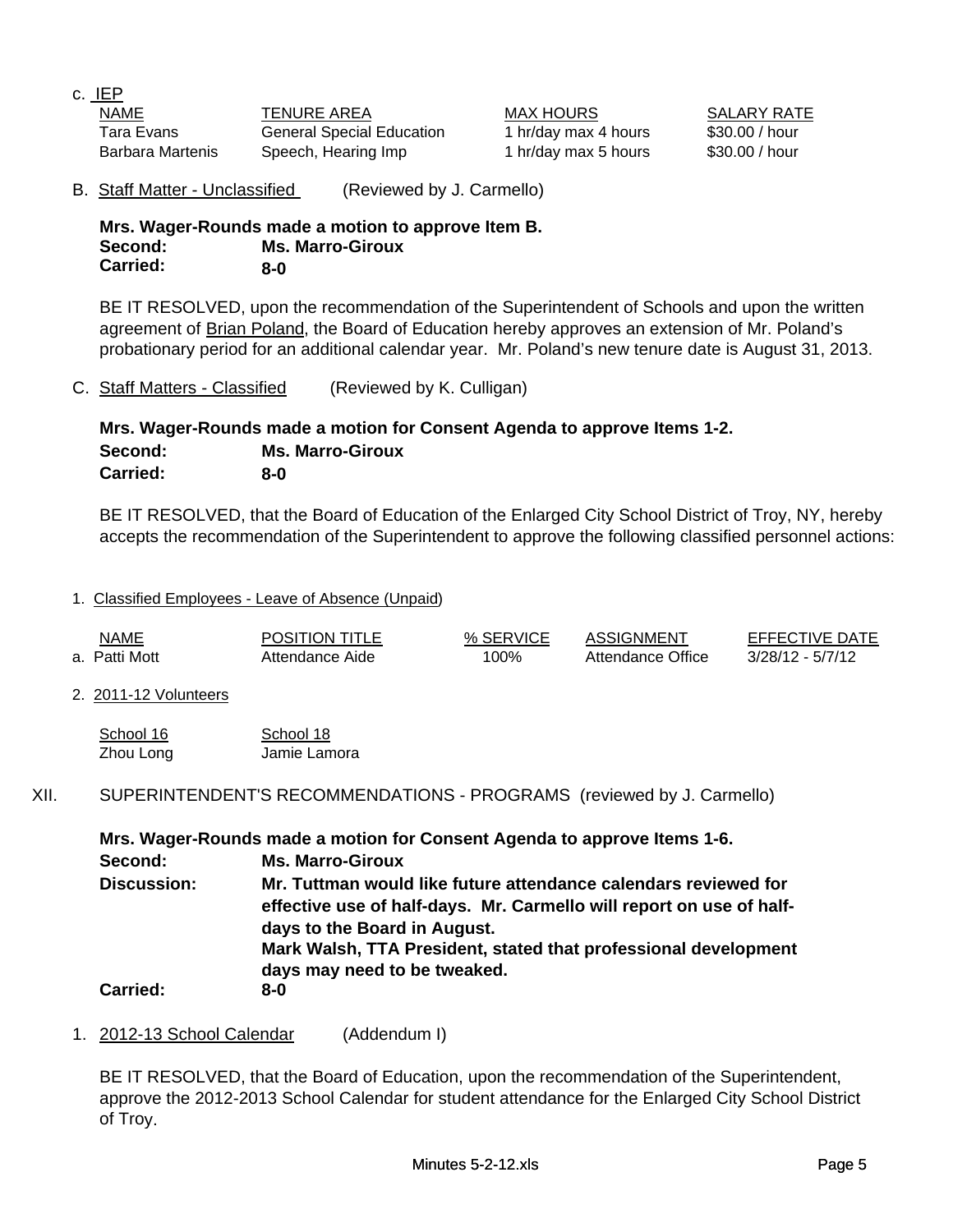2. Contract - Parson's Child and Family Center (Addendum II)

BE IT RESOLVED, that the Board of Education of the Enlarged City School District of Troy, hereby accepts the recommendation of the Superintendent to approve a contract with Parson's Child and Family Center for special education services for 3 students from July 1, 2011 through August 30, 2011 in the amount of \$5,503.00 per student for summer 2011 to be paid from special education funds.

3. Contract - St. Catherine's Center for Children (Addendum III)

BE IT RESOLVED, that the Board of Education of the Enlarged City School District of Troy, hereby accepts the recommendation of the Superintendent to approve a contract with St. Catherine's Center for Children for special education services for 1 student from March 26, 2012 through June 30, 2012 in the amount of \$33,668.00 per student for a 10-month period to be paid from special education funds.

4. Contract - St. Catherine's Center for Children (Addendum IV)

BE IT RESOLVED, that the Board of Education of the Enlarged City School District of Troy, hereby accepts the recommendation of the Superintendent to approve a contract with St. Catherine's Center for Children for special education services for 1 student from March 14, 2012 through June 30, 2012 in the amount of \$33,668.00 per student for a 10-month period to be paid from special education funds. education

#### 5. Committee on Special Education Placements

BE IT RESOLVED, that the Committee on Special Education has submitted to the Board of Education the following students having the registration numbers as listed below in classes for students with special needs:

| <b>Annual Review</b>                             | <b>Requested Review</b>                  |
|--------------------------------------------------|------------------------------------------|
| 990395                                           | 995713                                   |
| 990558                                           | 997904                                   |
| 991711                                           | 1000916                                  |
| 991719                                           |                                          |
| 991740                                           | <b>Requested Review Transfer Student</b> |
| 1000900                                          | 999803                                   |
|                                                  | 1000965                                  |
| <b>Initial Eligibility Determination Meeting</b> | 1000985                                  |
| 991632 Ineligible                                |                                          |
| 997845                                           | Transfer Student-Agreement No Meeting    |
| 999110 Ineligible                                | 1001078                                  |
| 1000451                                          |                                          |
| 1000900 Charter School                           |                                          |

#### 6. Committee on Preschool Special Education Placements

BE IT RESOLVED, that the Committee on Special Education has submitted to the Board of Education the following preschool students having the registration numbers as listed below in classes for students with special needs: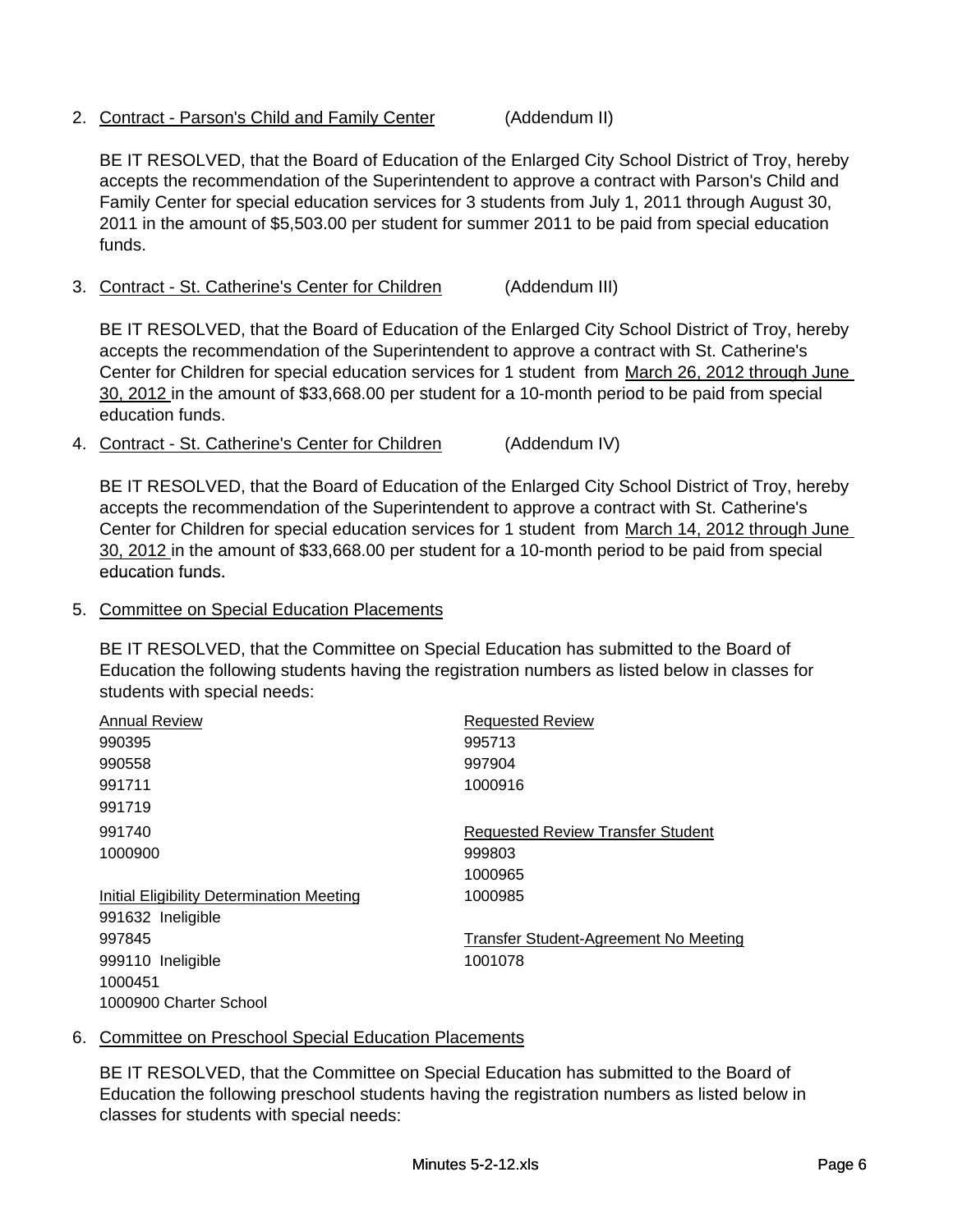| <b>Annual Review</b>    | Initial Eligibility Determination Meeting |
|-------------------------|-------------------------------------------|
| 990395                  | 991632 Ineligible                         |
| 990558                  | 997845                                    |
| 991711                  | 999110 Ineligible                         |
| 991719                  | 1000451                                   |
| 991740                  | 1000900 Charter School                    |
| 1000900                 |                                           |
|                         | <b>Requested Review Transfer Student</b>  |
| <b>Requested Review</b> | 999803                                    |
| 995713                  | 1000965                                   |
| 997904                  | 1000985                                   |
| 1000916                 | 1000985                                   |
|                         |                                           |

Transfer Student-Agreement No Meeting 1001078

XIII. SUPERINTENDENT'S RECOMMENDATIONS - PROGRAMS (reviewed by J. Carmello)

#### **Mrs. Wager-Rounds made a motion for Consent Agenda to approve Items 1-3. Second: Ms. Marro-Giroux Carried: 8-0**

1. Approval of Property Tax Report Card (Addendum V)

BE IT RESOLVED, that the Board of Education, upon the recommendation of the Superintendent, approve the 2012-13 Property Tax Report Card.

2. Financial Reports (March) (Addendum VI)

BE IT RESOLVED, that the Board of Education, upon the recommendation of the Superintendent, hereby approves the following financial reports:

- (a) Budget Transfers (March 2012)
- (b) Internal Claims Auditor Report (March 2012)
- (c) Treasurer's Report (March 2012)
- (d) Budget Status Reports (ending March 31, 2012)
- (e) Student Activity Fund (March 2012)

#### 3. Approval of Bids for Motor Fuels (2012-13 School Year)

BE IT RESOLVED, that the Board of Education, upon the recommendation of the Superintendent, extends the June 3, 2010 Bid for Motor Fuels for the 2012-2013 school year for diesel fuel and gasoline for the buses at the same terms and conditions as set forth in the bid to the following low bidders:

John Ray & Sons  $2900$   $6<sup>th</sup>$  Ave Troy, NY 12180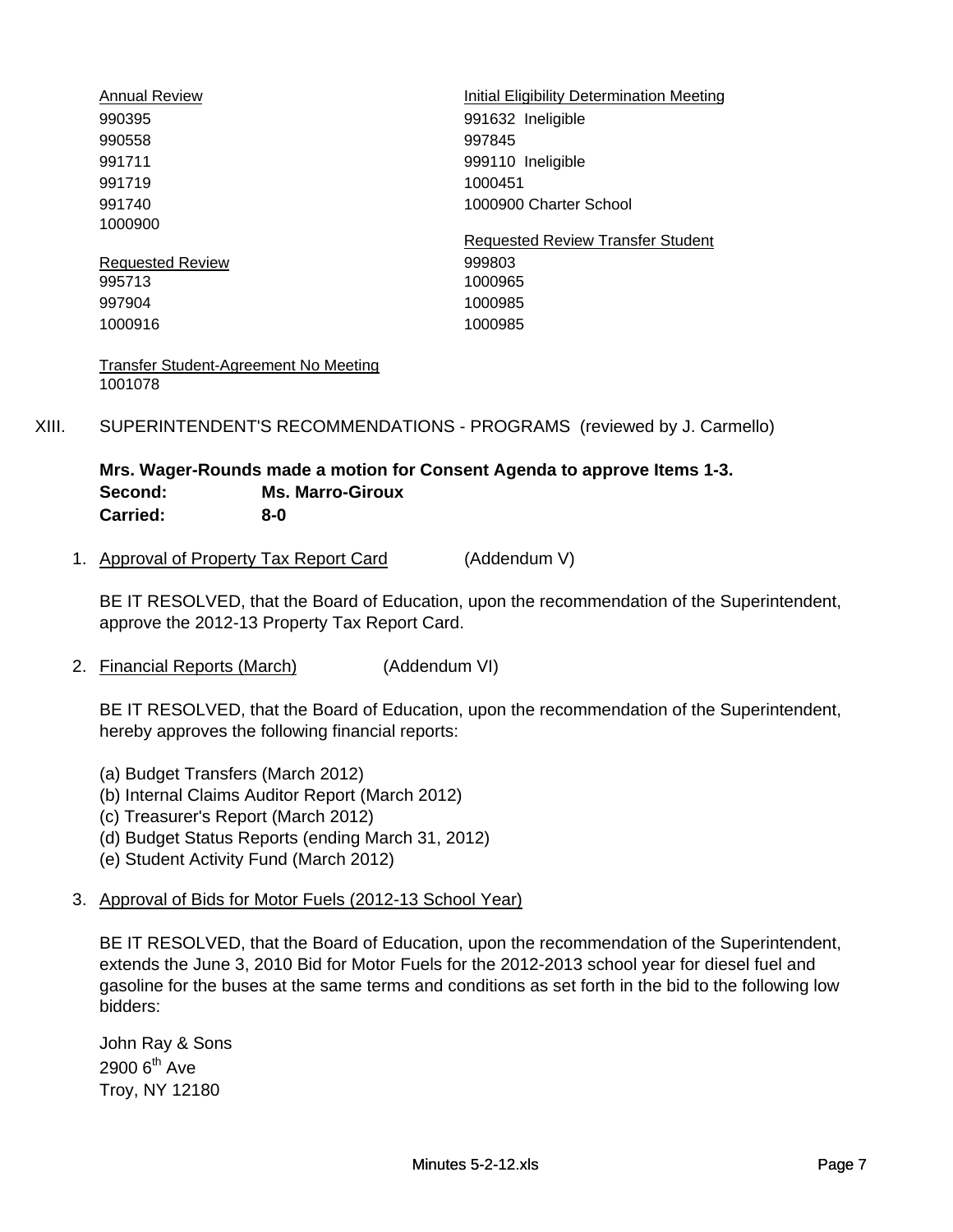As follows:

| Diesel-Ultra low sulfur highway-fluctuating | 2.306 |
|---------------------------------------------|-------|
| Transportation cost per gallon-fixed        | 0.078 |
| Total starting price                        | 2.384 |
| Winter Blend Diesel-fluctuating             | 2.379 |
| Transportation cost per gallon-fixed        | 0.078 |
| Total starting price                        | 2.457 |

For a price change allowed each Tuesday based upon the preceding Monday's pricing.

and

Coco-Voyager 2591 County Road 9 Scio, NY 14880

| Gasoline 87 Octane-fluctuating       | 2.0569 |
|--------------------------------------|--------|
| Transportation cost per gallon-fixed | 0.09   |
| Total starting price per gallon      | 2.1469 |

# XIV. BOARD ITEMS

**Mrs. Wager-Rounds made a motion to approve Item 2. Mrs. Wager Rounds made a motion to approve Item Second: Ms. Marro-Giroux This is a first reading of the following policies. Changes were recommended by counsel. Board will not be taking a vote on the policies. Discussion: Mrs. Wager-Rounds would like Board members to attend annual NYSSBA convention in October 2012 (held in Rochester). This is the only platform for Board learning. Board will not be voting on this item.**

#### **Carried: 8-0**

- 1. Policy (Addendum VII) (NO VOTE)
	- (a) School Admissions 5150
	- (b) Student Transportation 8410

# *2.* Appointment of Election Inspectors

BE IT RESOLVED, that the Board of Education, upon the recommendation of the District Clerk, hereby approves the following individuals as Election Inspectors for the May 15, 2012 Annual School Board Election and Budget Vote to be paid \$10 for attendance at Orientation Meeting and \$100 for inspector services on May 15, 2012.

| Thomas Fitch | <b>Estelle Novack</b> | Barbara Ramano |
|--------------|-----------------------|----------------|
|              |                       |                |

3. NYSSBA Convention 2012 (NO VOTE)